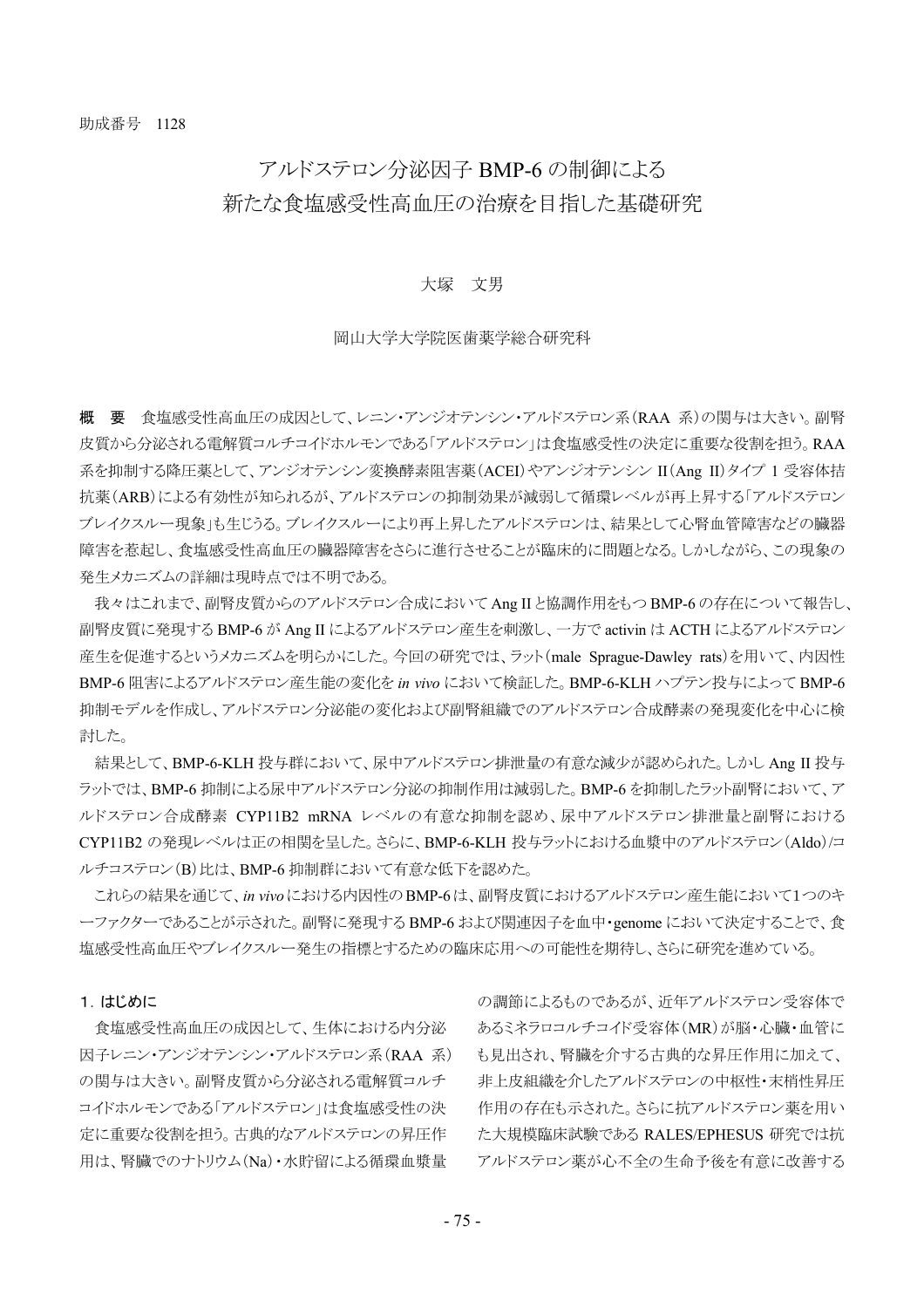ことが報告され、アルドステロンの臓器障害因子としての 側面についても認識されてきた。

食塩感受性高血圧に対する治療の側面から、RAA 系 を抑制する降圧薬として、アンジオテンシン変換酵素阻害 薬(ACEI)やアンジオテンシン II(Ang II)タイプ 1 受容体 拮抗薬(ARB)による有効性が知られるが、一方で ACEI や ARB 薬剤の長期投与により、理論上抑制されるはずの アルドステロンの抑制効果が減弱して循環レベルが再上 昇する「アルドステロンブレイクスルー現象」が生じうること も認識されてきた。ブレイクスルーにより再上昇したアルド ステロンは、結果として心腎血管障害などの臓器障害を 惹起し、食塩感受性高血圧の臓器障害をさらに進行させ ることが臨床的に問題となる。しかしながら、この現象の発 生メカニズムの詳細は現時点では不明である。アルドステ ロンは、副腎皮質球状層においてコレステロールを基質し て合成され、主な合成・分泌の調節因子として、アンジオ テンシン II(Ang II)、カリウム(K)及び副腎皮質刺激ホル モン(ACTH)が知られているが、さらに副腎局所に存在 する種々の因子(autocrine/paracrine factors)により巧妙に 制御されていると考えられる。

#### 2.研究の背景

我々は最近、副腎皮質からのアルドステロン合成にお いて Ang II と協調作用をもつ新規の因子として、副腎皮 質の球状層を主体に発現する BMP-6 ( bone morphogenetic protein-6)の存在について報告した (1)。 我々は、まず副腎皮質組織および細胞において、TGF- スーパーファミリーに属する成長因子である BMP-6 や activin のリガンド・受容体および結合蛋白を含む機能的 BMP/activin システムが存在することを証明した (2) 次い で、アルドステロン産生能を有する副腎皮質 NCI-H295R 細胞を用いた検討では、副腎皮質に発現する BMP-6 が Ang II によるアルドステロン産生を刺激し、一方で activin は ACTH によるアルドステロン産生を促進するという新し いアルドステロン分泌メカニズムについて明らかにした。さ らに、BMP-6 が副腎皮質において、Ang II により活性化さ れる MAPK 経路のリン酸化を促進して、アルドステロン合 成酵素(CYP11B2)の転写・発現を誘導し、アルドステロン の分泌を増強することを明らかにした (3)。この BMP-6 によ るアルドステロン合成の増強作用は、K や ACTH でのア

ルドステロン合成刺激には影響しないことから、Ang II に 特異的である。一方で、Ang II が副腎皮質の内因性 BMP-6 の発現を減弱させることも明らかとなり、Ang II- BMP-6 間にフィードバックの存在が示唆された(4)。慢性 的な Ang II 刺激下においてアルドステロン分泌能を評価 する副腎細胞培養系での検討では、BMP-6 シグナルの 活性化が ERK を増強して、ARB 投与にも関わらずアルド ステロンの再上昇を惹起する可能性、つまりブレイクスル ーの機序に副腎皮質に内在する BMP-6 作用の増強が関 与している可能性が初めて示された (5)。

#### 3.研究の目的

これまでの我々のデータから推察して、BMP-6 は高血 圧治療時に問題となるアルドステロンブレイクスルー現象 にも関与している。本研究期間では、食塩感受性高血圧 に強く関連するアルドステロン分泌機構の探求を通じてブ レイクスルー現象の分子機序に着目し、*in vitro*/*in vivo* の 両研究によりアルドステロン分泌調節の分子機序を探求し 食塩感受性高血圧の発生機序に迫る。本研究では、食塩 感受性高血圧の鍵となる副腎アルドステロン調節機序の 解明を目的とし、副腎皮質に発現する局所因子でありア ルドステロン合成・分泌において Ang II との協調作用を示 す BMP-6 の生理的役割に焦点を当てる。

#### 4.方法と結果

ラット(male Sprague-Dawley rats)を用いて、内因性 BMP-6 阻害によるアルドステロン産生能の変化を *in vivo* において検証した。ラットに BMP-6-KLH ハプテン:rat BMP-6 ( mature domain: QSQDVSRGSSASDYN, 15 amino acids ) antigen conjugated with keyhole limpet hemocyanin (KLH) at the C-terminus (Sigma-Genosys Japan)を連続的に皮下投与して、能動免疫法によって BMP-6 抑制モデルを作成したのち、アルドステロン分泌 能の変化および副腎組織でのアルドステロン合成酵素の 発現変化を中心に検討した。図 **1A** に示すように、 BMP-6-KLH およびコントロール-KLH 投与によるラット体 重・副腎重量・腎重量に変化を認めなかった。また、図 **1B** に示すように、BMP-6-KLH 投与群において、血清中に抗 BMP-6 抗体を検出した。尿中アルドステロン排泄量は、 BMP-6 抑制群において、図 **2A** および **3A** に示すように投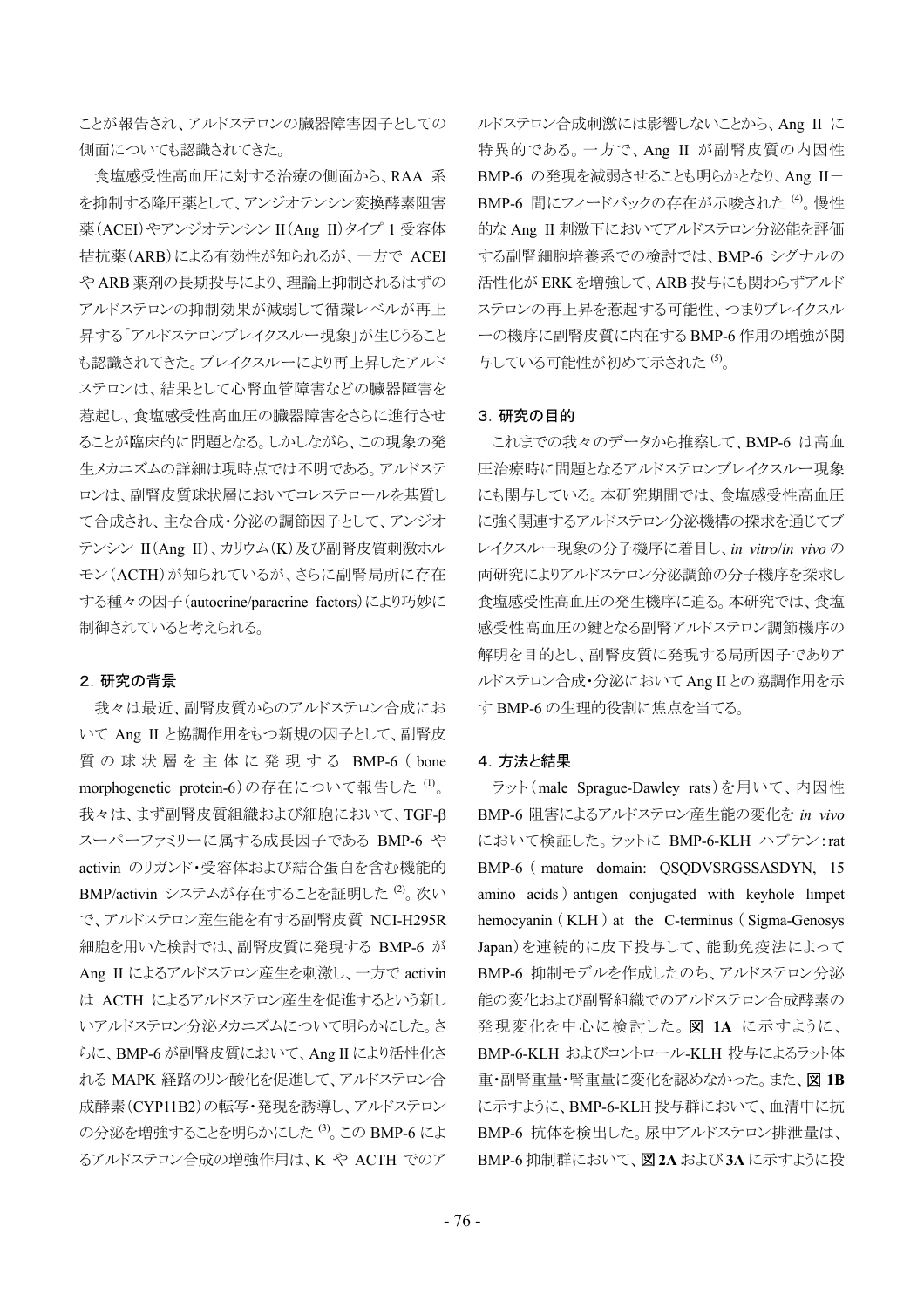与8週までに有意に減少した。しかしながら、図**2B**および **3B** に示すように、Ang II 投与ラットでは、BMP-6 抑制によ る尿中アルドステロン分泌の抑制作用は減弱した。この機 序を検討したところ、BMP-6 を抑制したラット副腎におい て、アルドステロン合成酵素 *CYP11B2* mRNA レベルの有 意な抑制を認めた(図 **4A**)。また、尿中のアルドステロン

排泄量と副腎における *CYP11B2* の発現レベルは正の相 関を呈した(図 **4B**)。さらに、BMP-6-KLH 投与ラットにお ける血漿中のアルドステロン(Aldo)とコルチコステロン(B) は有意な変化を示さなかったが、Aldo/ B 比は、BMP-6 抑 制群において有意な低下を認めた。



**Fig. 1.** Effects of BMP-6-KLH administration on body weight, adrenal weight and immunological response. A) Body weight (g), bilateral adrenal and kidney weights (g), and body weight ratios were measured after an 8-week immunization period. Results are shown as means  $\pm$  SEM. B) Serum antibodies specific to mature BMP-6 were determined by ELISA using a plate coated with BMP-6 or KLH. Plates were incubated with serial dilutions (1:400 to 25,600) of the serum samples, and the presence of polyclonal anti-BMP-6 and anti-KLH antibodies was detected using enzymatic reaction with alkaline phosphatase-conjugated goat anti-rat IgG antibody.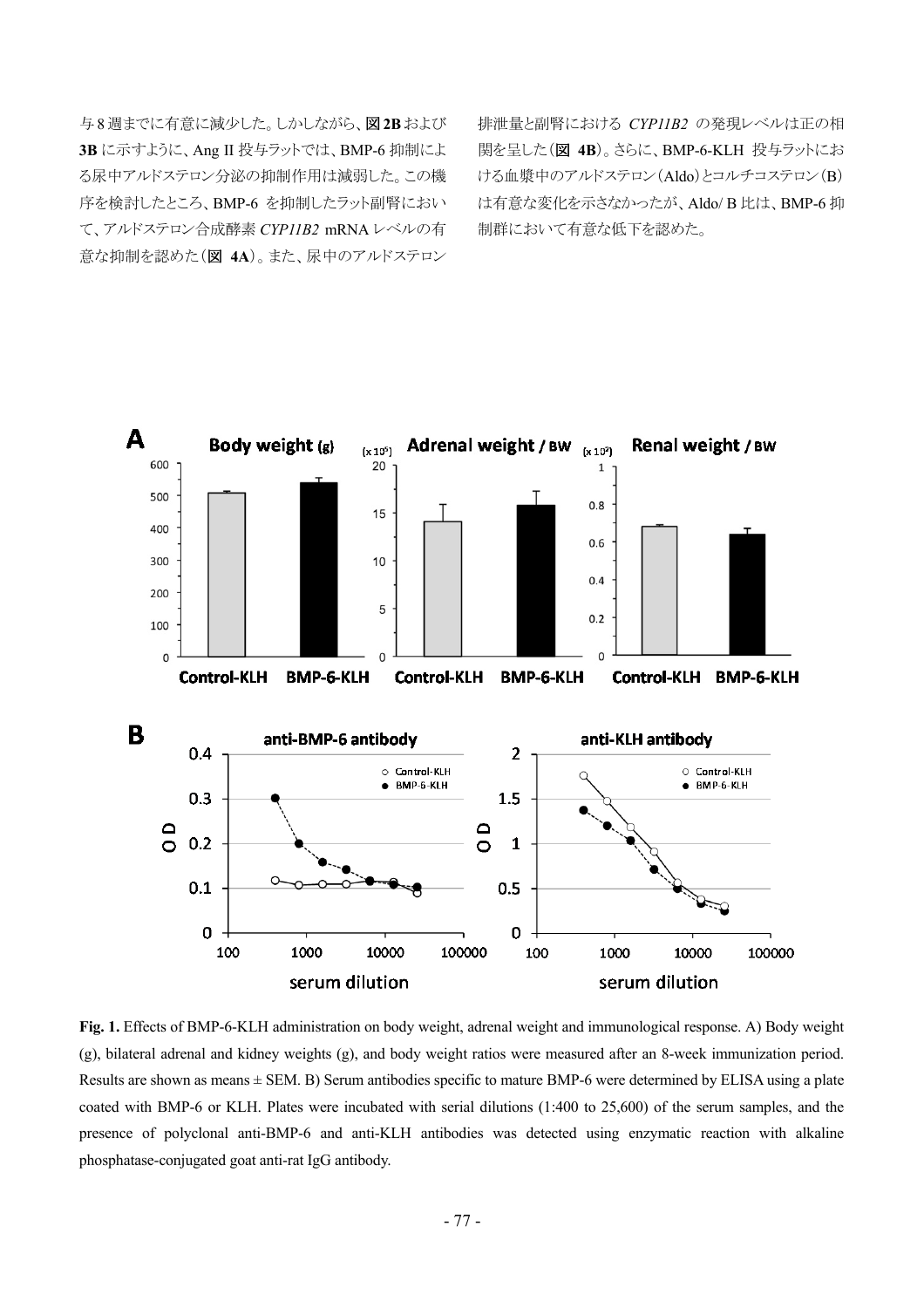

**Fig. 2.** Effects of BMP-6 inhibition on urinary aldosterone excretion. Three-week-old male SD rats were actively immunized with rat mature BMP-6 antigen conjugated with KLH. Urinary samples accumulated for 24 hours were collected before and at weeks 2 to 8 after immunization in the absence (A) or presence (B) of Ang II administration. Aldosterone levels in 24-hour urine samples were determined by radioimmunoassay. Results are shown as means ± SEM; \*, P<0.05 vs. 0-w level of control-KLH group; #, P<0.05 vs. 0-w level of BMP-6-KLH group.



**Fig. 3.** Effects of BMP-6 inhibition on ratio of urinary aldosterone to creatinine. Three-week-old male SD rats were actively immunized with rat mature BMP-6 antigen conjugated with KLH. A) SD rats were serially immunized with 0.1 mg/animal of either KLH antigen alone (control-KLH group) or mature BMP-6-conjugated KLH (BMP-6-KLH group). B) Rats were immunized by the same protocol with treatment of Ang II (200 ng/kg-bw/min) for 4 weeks using a subcutaneously implanted osmotic mini-pump. Urinary samples accumulated for 24 hours were collected before and at weeks 4 to 8 after immunization. Aldosterone and creatinine levels in 24-hour urine samples were determined by radioimmunoassay and enzyme assay, respectively. Results are shown as means  $\pm$  SEM.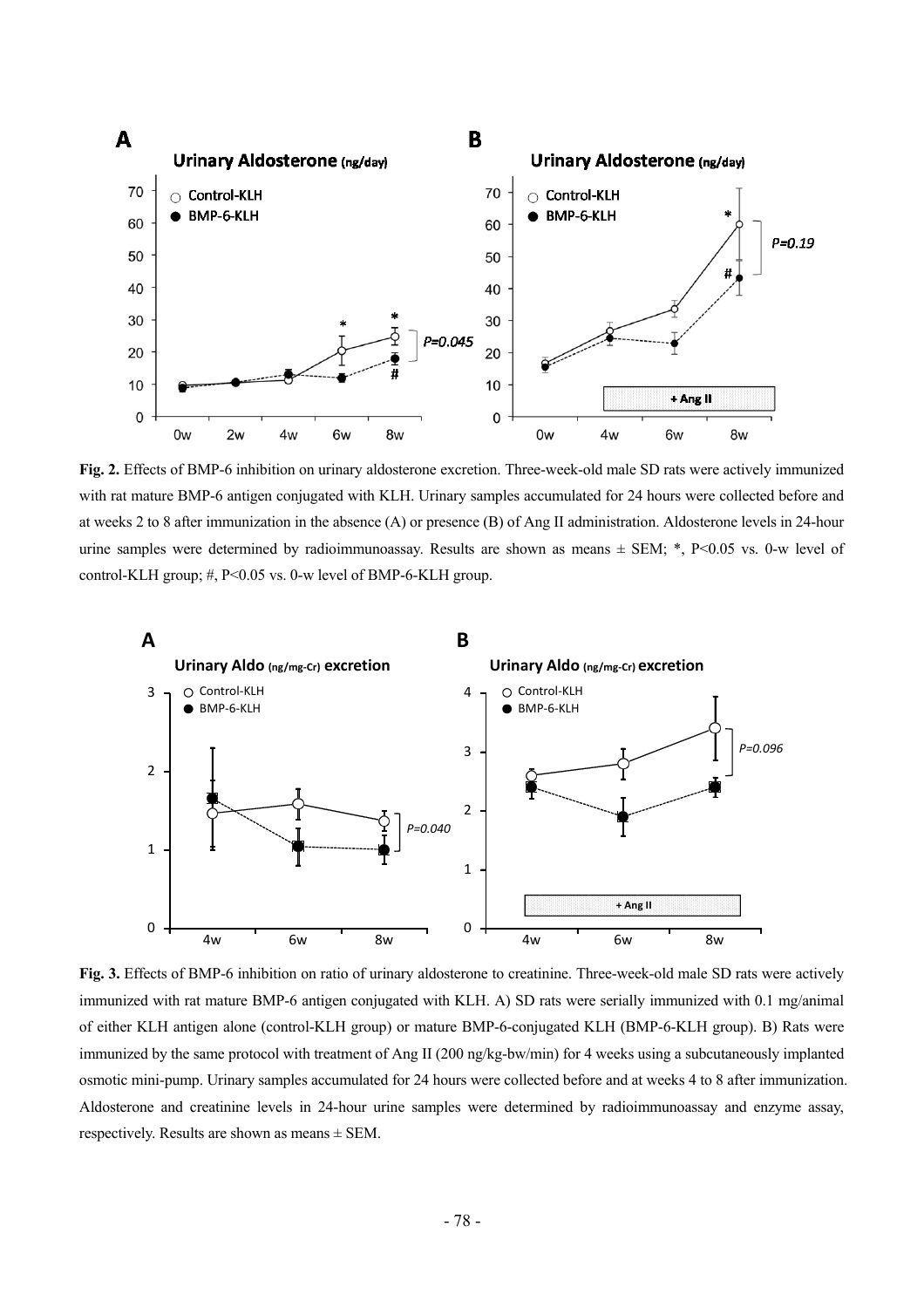

**Fig. 4.** Effects of BMP-6 inhibition on expression of adrenal steroidogenic enzymes. A) Three-week-old male SD rats were actively immunized with rat mature BMP-6 antigen conjugated with KLH. SD rats were serially immunized with 0.1 mg/animal of either KLH antigen alone (control-KLH group) or mature BMP-6-conjugated KLH (BMP-6-KLH group). Adrenal tissues and plasma samples were collected after an 8-week immunization period. Expression levels of adrenal *Star*, *P450scc*, *3βhsd2* and *Cyp11b2* mRNA were determined by real-time PCR. Expression levels of the target genes were standardized by Rpl19 level in each sample. Results are shown as means  $\pm$  SEM; \*, P<0.05 vs. control-KLH group. B) Linear regression analysis was performed for the expression level of *Cyp11b2* mRNA in adrenal tissue and urinary excretion of aldosterone in the BMP-6-KLH group rats treated with Ang II for 4 weeks (n=5).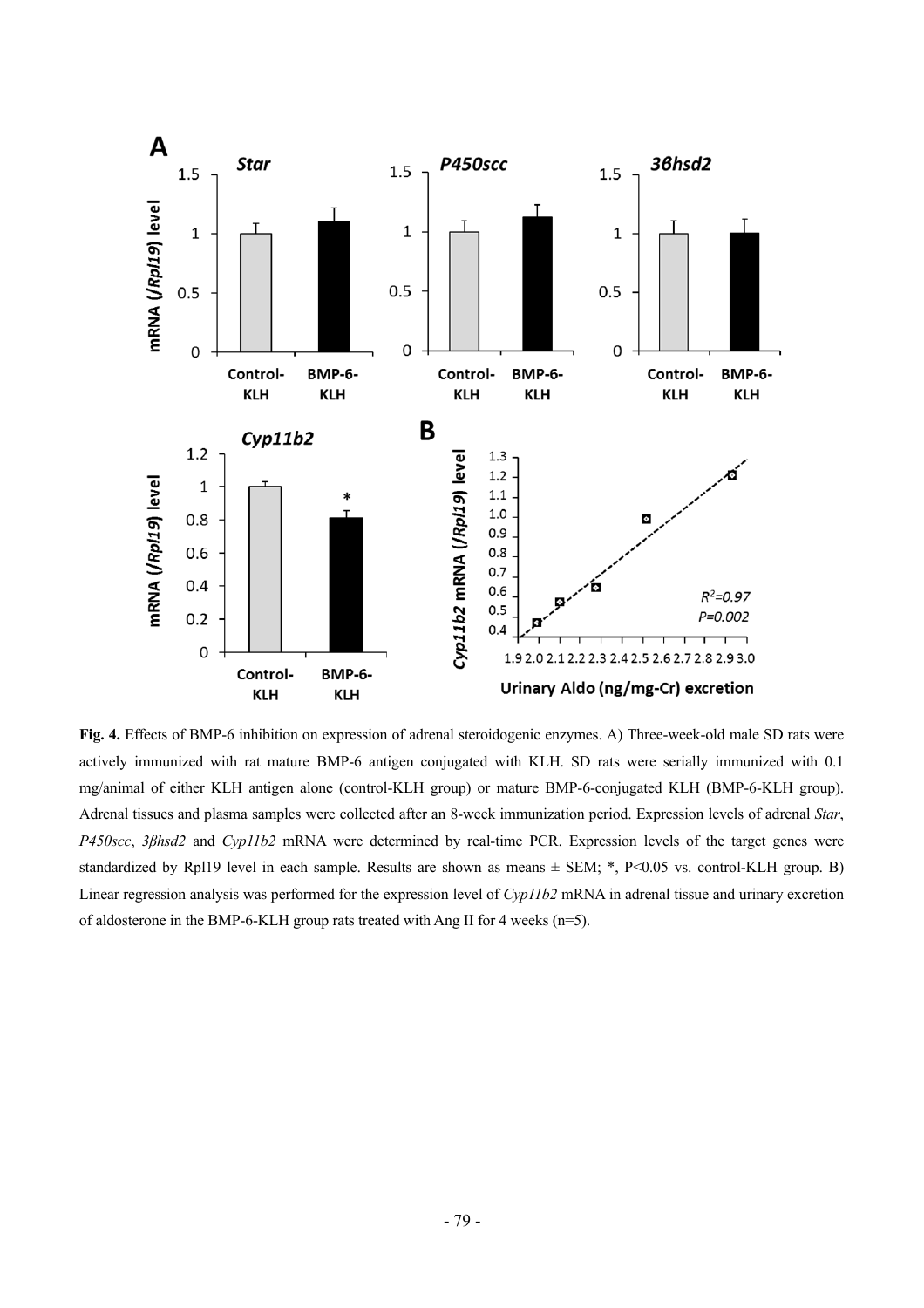

**Fig. 5.** Effects of BMP-6 inhibition on plasma corticosterone and aldosterone levels. Three-week-old male SD rats were actively immunized with rat mature BMP-6 antigen conjugated with KLH. SD rats were serially immunized with 0.1 mg/animal of either KLH antigen alone (control-KLH group) or mature BMP-6-conjugated KLH (BMP-6-KLH group). A) Corticosterone (B) and aldosterone (Aldo) levels in plasma were determined by radioimmunoassay. B) The ratio of plasma Aldo/B was also examined. Results are shown as means  $\pm$  SEM; \*, P<0.05 vs. control-KLH group.

## 5.研究総括と方向性

これらの結果を通じて、*in vivo* における内因性の BMP-6 は、副腎皮質におけるアルドステロン産生能にお いて1つのキーファクターであることが示された。この BMP-6によるアルドステロン分泌への影響は、Ang IIの処 理下では減弱することから、我々の以前の *in vitro* での副 腎皮質細胞での結果<sup>(6)</sup>、つまり Ang Ⅱ 作用下では BMP-6/BMP 受容体シグナルが減弱することと矛盾しない ものと考えられた。

アルドステロンによる臓器障害の抑止は高血圧治療の 重要な課題である。臨床で問題となるアルドステロンブレ イクスルー現象の発生機序にアプローチすることで、食塩 感受性高血圧の治療においてアルドステロンを効果的に 制御できる ARB/ACEI 薬剤の選択指針を明らかにし、降 圧薬治療への反応性・抵抗性の新たな指標を探索したい と考えている。また副腎に発現する BMP-6 および関連因 子を血中・genome において決定することで、食塩感受性 高血圧やブレイクスルー発生の指標とするための臨床応 用を目指し、その基礎となる研究を計画した。

## 謝 辞

本研究内容は、J Steroid Biochem Mol Biolに掲載予定 であり、論文中に、本財団への謝辞を述べさせていただき ました。

### 参考文献

- 1. Otsuka F 2010 Multiple endocrine regulation by bone morphogenetic protein system. Endocr J 57: 3-14
- 2. Suzuki J, Otsuka F, Inagaki K, Takeda M, Ogura T, Makino H 2004 Novel action of activin and bone morphogenetic protein in regulating aldosterone production by human adrenocortical cells. Endocrinology 145: 639-649
- 3. Inagaki K, Otsuka F, Suzuki J, Kano Y, Takeda M, Miyoshi T, Otani H, Mimura Y, Ogura T, Makino H 2006 Involvement of bone morphogenetic protein-6 in differential regulation of aldosterone production by angiotensin II and potassium in human adrenocortical cells. Endocrinology 147: 2681-2689
- 4. Inagaki K, Otsuka F, Suzuki J, Otani H, Takeda M, Kano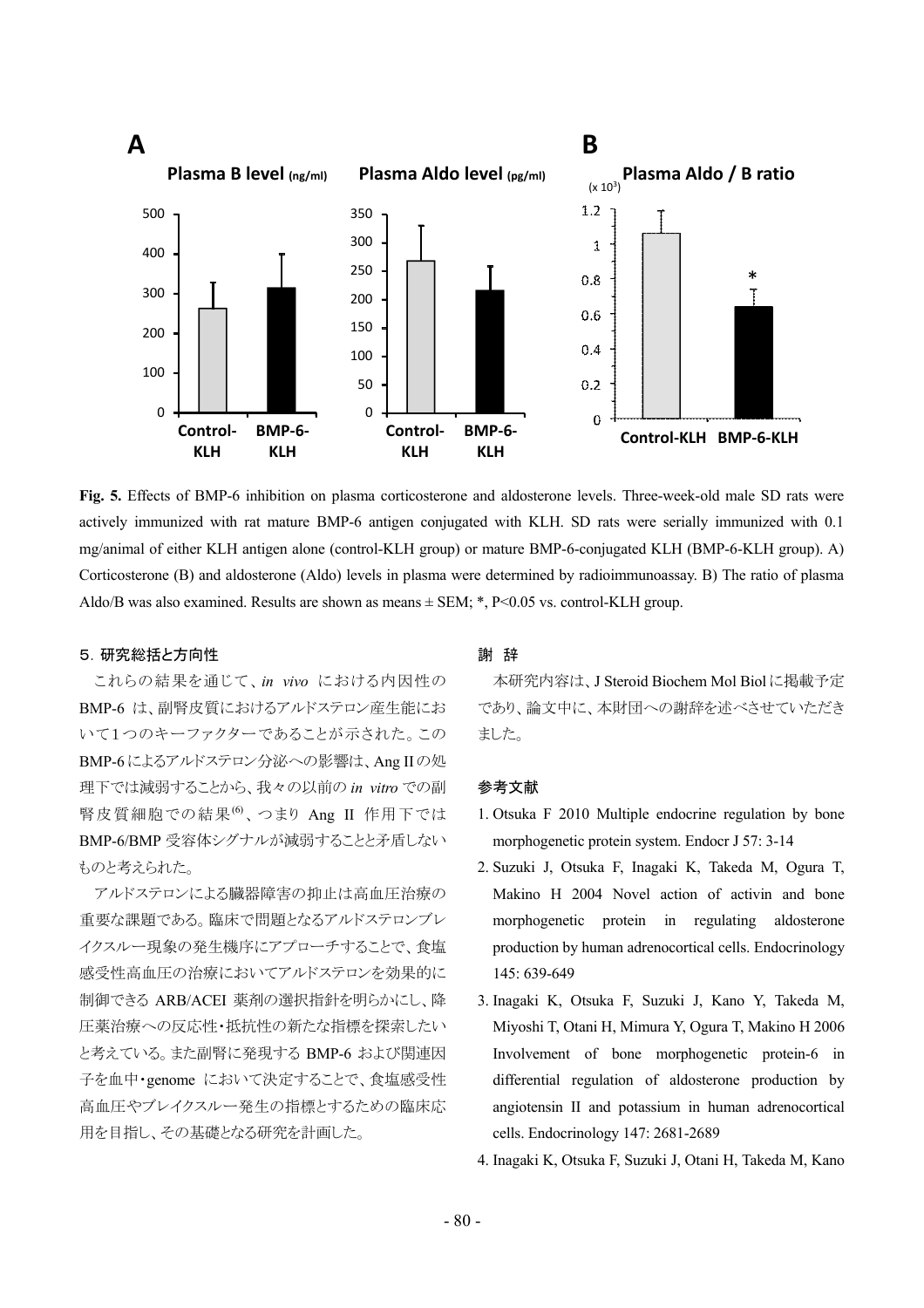Y, Miyoshi T, Yamashita M, Ogura T, Makino H 2007 Regulatory expression of bone morphogenetic protein-6 system in aldosterone production by human adrenocortical cells. Regul Pept 138: 133-140

5. Otani H, Otsuka F, Inagaki K, Suzuki J, Miyoshi T, Kano Y, Goto J, Ogura T, Makino H 2008 Aldosterone breakthrough caused by chronic blockage of angiotensin II type 1 receptors in human adrenocortical cells: Possible involvement of bone morphogenetic protein-6 actions. Endocrinology 149: 2816-2825

6. Otani H, Otsuka F, Inagaki K, Suzuki J, Makino H 2010 Roles of bone morphogenetic protein-6 in aldosterone regulation by adrenocortical cells. Acta Med Okayama 64: 213-218